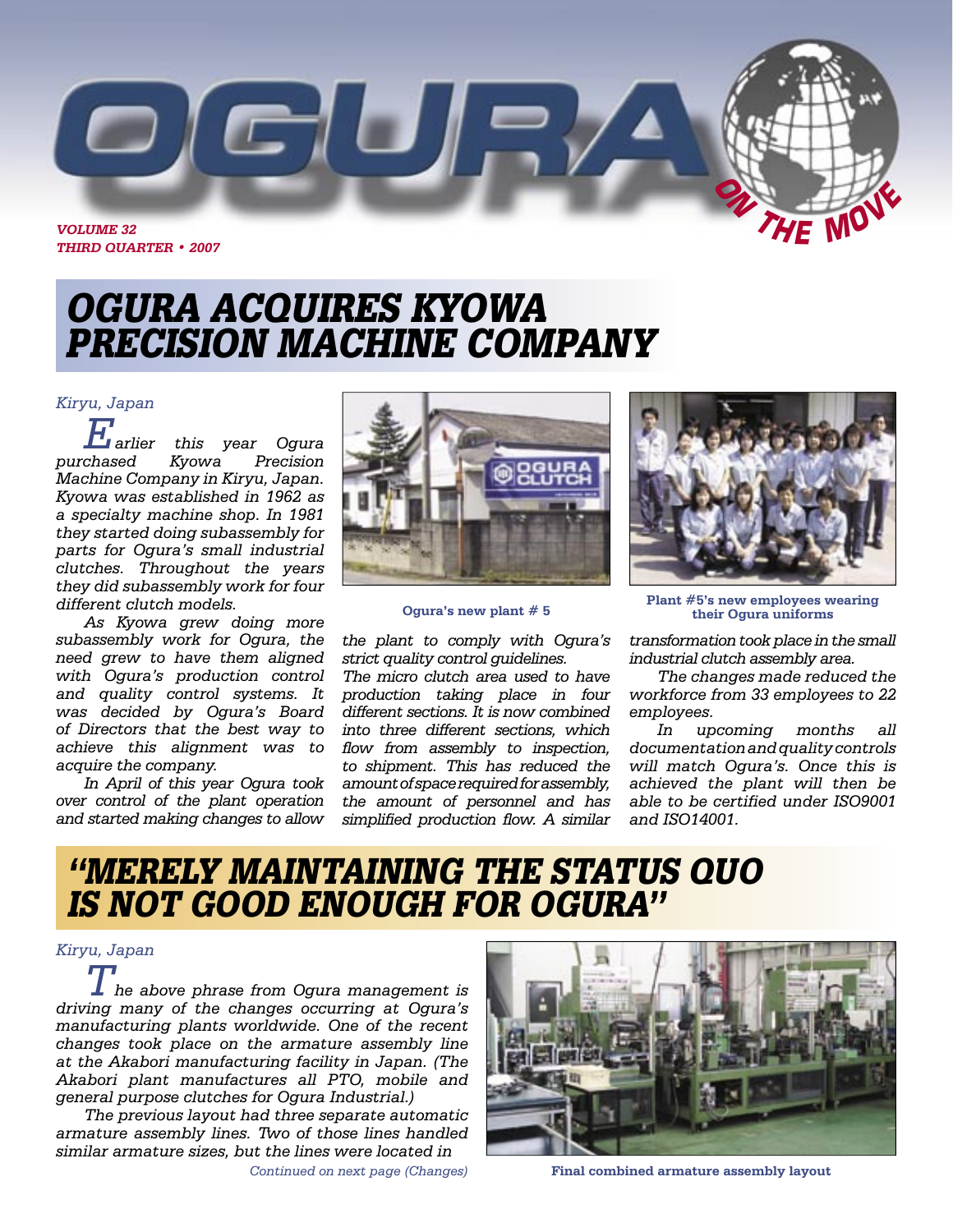## OIC PROFILE

# Atsushi Amemiya Application Engineer



**Atsushi Amemiya**

 $i$ , my name is Atsushi Amemiya. *I'm the new application engineer at OIC.* 

 *I joined Ogura on July 2nd. It has already been a very interesting learning experience. Challenging, yes, but enjoyable also. And I am really looking forward to becoming able to contribute my something to the company.*

*Before joining Ogura, I was a technical interpreter for another clutch manufacturer, called FCC (they make clutches for Honda) in the state of Indiana. Before FCC, a clutch was a subject of little interest to me. But, being involved with technical discussions between Japanese and American engineers for two years made me want to get more deeply involved with the engineering aspect of the clutch business.*

*I graduated from Chiba National University of Japan with M.S. in the field of Architectural Structural Engineering in 1992, and my thesis was based on a 3-D Finite Element Method structural analysis program, which I wrote in FORTRAN (Does anyone remember FORTRAN?). Certainly, my computer and mathematical skills came in handy at FCC. This skill provided me with an opportunity to manage a small department called Data Management. I believe that my strength is the combination of language skills and technical background.* 

*I have lived in the states for 15 years, and for the first 13 years, I lived in Connecticut. When I was in Indiana, I really missed the east coast, so it is fantastic to be back here. In my spare time, I play traditional Irish music with fiddle. Because there are not many Asian people who play Irish music, I'm kind of famous in the Irish musicians' community (but not for my skills, unfortunately).* 

*I am excited to be here!*

## Changes

*different buildings. It was decided to consolidate both lines into the new building, which resulted in a complete layout change* 

*A total of 69 improvements were made to the line. Some of the highlights are:* 

*- A new loading robot which is now capable of handling 70,000 pieces per month.*

*- A new balancing inspection machine: The new machine uses Servos to make changeover very fast. (The old machine needed to be adjusted manually for different armatures.)*

*- Locator changed: To detect the armature position, the old assembly machine used proximity sensors. This caused problems in detecting different sized armatures, so the jig and the program were modified to detect the armature bridge,* 



**New armature adjustment module**

*which was more accurate and eliminated any line stoppages.* 

*- Rubber dampener insertion: Mis-insertion on the rubber dampeners was causing rejects at about 100 pieces per day, so the assembly process was changed so that the bottom cylinder inserts a force two times greater than the upper cylinder pressure. This reduced any occurrence by a factor of ten.* 

*The overall result was that efficiency of the line is now running above 80% and the entire line can be run by one person.* 

# Ogura Industrial receives thank you from Ohio State Engineering team

*Ogura Industrial received a "Thank you" plaque from the Ohio State University Dept. of Food, Agriculture and Biological Engineering. This was for both product and design assistance for their quarter scale tractor design competition. The team finished first place in ergonomics judging and 11th out of a field of 27 other schools being judged on manufacturability, safety, serviceability, ergonomics and maneuverability.* 

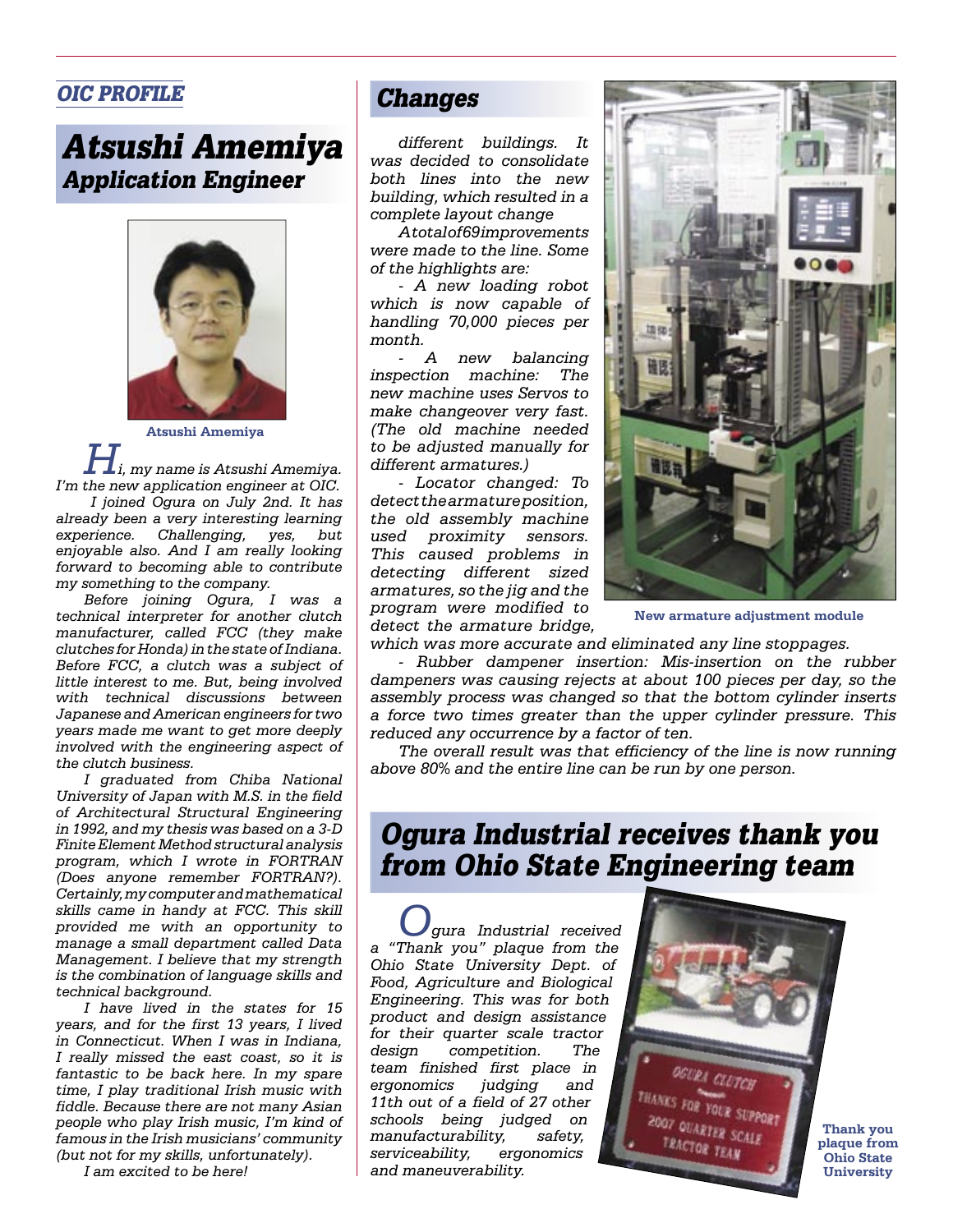## APPLICATION STORY

# THIS OGURA PRODUCT REALLY BLOWS

*For 2007 Kawasaki has introduced their Jet Ski® Ultra® 250X personal watercraft as the most powerful production personal watercraft in history. The 250X achieves amazing 250 horsepower from only a 1.5 li-*

**The Ogura Supercharger compresses the air up to a maximum of 11.4 PSI. This gives the Jet Ski® almost instantaneous acceleration.**

*ter engine. To achieve this phen o m e n a l i n c r e a s e Kawasaki is using O g u r a ' s high efficiency Supercharger. The Ogura Supercharger compresses the air* 



**The Ogura Supercharger is custom built into the Kawasaki engine**



*revolution the Supercharger provides stable, high pressure air intake at all speeds avoiding any lag normally associated with turbochargers.* 



*Unlike turbochargers, which are more efficient at high speeds, the Ogura Supercharger is very efficient at low speed.* 

*The Ogura Supercharger is a Roots type positive displacement blower that works by pulling air through a pair of smoothly meshing rotors. These rotors are connected to each other by gears and are set 90 degrees from each other. As the rotors turn in opposite directions, air is trapped in the pockets formed between the rotors and the housing. For every revolution of the rotor a volume of air (depending upon the supercharger's size) gets pumped from one side to the other.*

*By feeding the Kawasaki engine 2 liters of air with every* 



**Cutaway of Ogura Supercharger with electric clutch showing high efficiency coated rotors**

*In other applications the rotors are driven by an electric clutch with a pulley as its input; the clutch pulley is driven by a belt connected directly to* 



**The Ogura Supercharged Kawasaki Jet Ski boosts the 1.5 liter engine to Air flow chart 250 horsepower**

*the engines crank shaft. When supercharging is needed, the electric clutch is engaged to drive the supercharger. When supercharging is no longer needed, the power is shut off to the clutch and the clutch/ supercharger is disengaged. So there are no parasitic losses on the engine.*

*Ogura's Superchargers are ideally suited for small to mid horsepower engine applications that require higher horsepower output but want to limit either the engine size or weight. Ogura's high efficiency Superchargers can also act as industrial blowers and/or vacuums. These have been used in* 

*everything from elevating shuttle trains via an air curtain or as a vacuum for carpet cleaning equipment. In more recent applications the Ogura Superchargers have found their way into fuel cells where air handling efficiency is extremely important.*